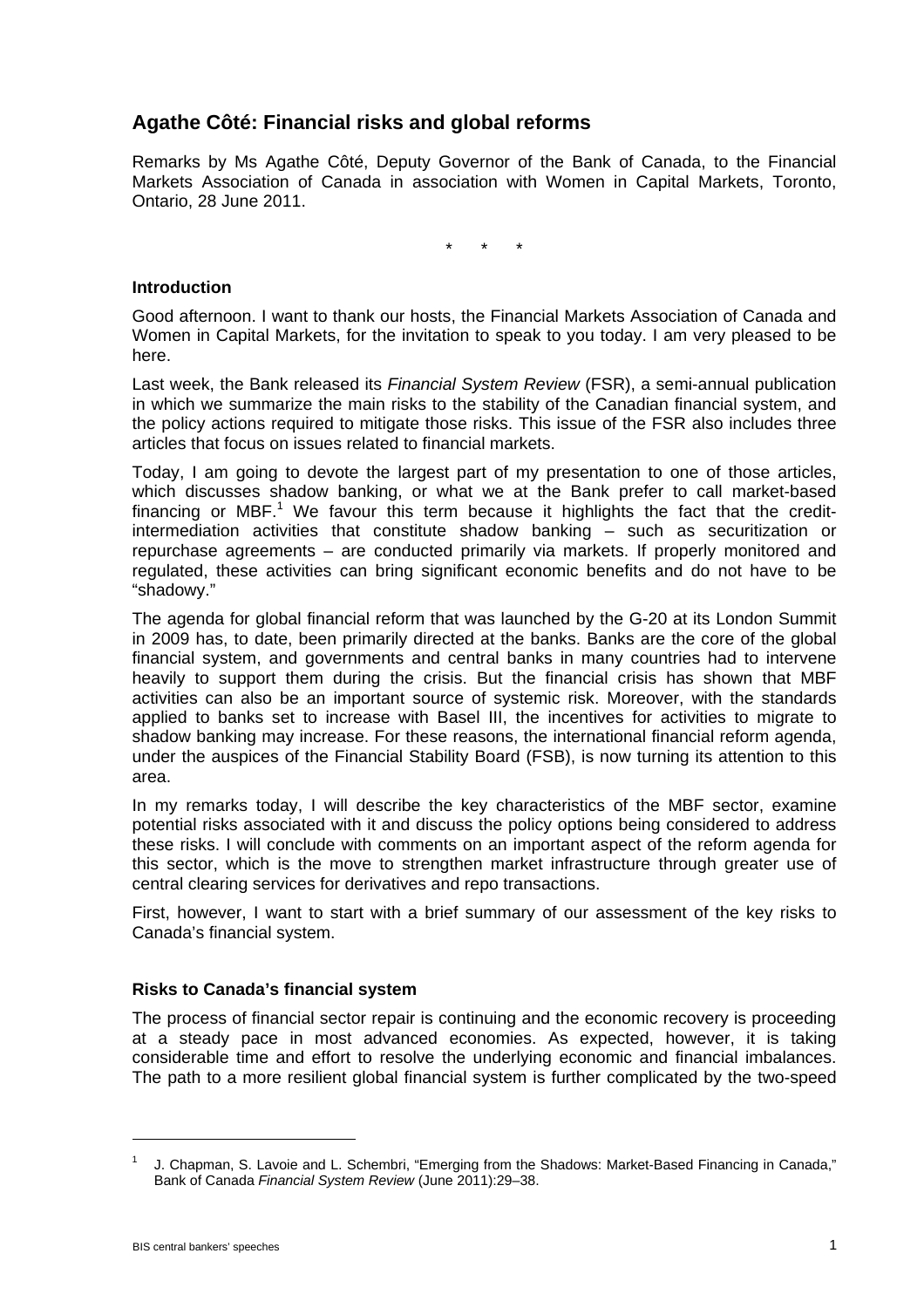recovery in economic activity, with relatively modest growth in advanced economies and increasing signs of overheating in emerging-market economies.

Despite the challenging international environment, the Canadian financial system remains healthy. For example, asset quality at Canada's major banks has improved further in recent months. Moreover, the aggregate financial position of our non-financial corporate sector is solid.

The main source of concern domestically continues to be the high level of debt carried by households, with the aggregate debt-to-income ratio of Canadians at a record high. This raises the risk that the impact of an adverse macroeconomic shock on the financial system could be exacerbated by a deterioration in the ability of households to service their debts. This risk remains elevated and is broadly unchanged since our previous FSR in December.

Aside from our concern about household finances, the principal sources of risks to Canada's financial stability come from the external environment. They are:

- First, *sovereign balance sheets* remain strained in many advanced economies. In the near term, the principal threat is that the acute fiscal strains in peripheral Europe could trigger a generalized retrenchment from risk-taking in global markets, including markets in Canada.
- Second, large *current account imbalances* cannot persist indefinitely. Implementing the structural changes needed to resolve these imbalances will be a lengthy process and the risk of a disorderly adjustment involving sharp movements in asset prices remains high.
- Third, while the majority of banks have made substantial progress in strengthening their balance sheets, some foreign banks continue to struggle, and the risk that further progress may be delayed by the *protracted recovery in advanced economies* is still elevated.
- Lastly, a *long period of low interest rates globally* may fuel excessive risk-taking. The "search for yield" could cause risk to be underpriced or lead investors to take on exposures that they may not be able to manage if conditions become less benign. Since December, there has been mounting evidence of this search-for-yield dynamic in the global financial system, although the risk that it could lead to financial instability in Canada remains moderate.

## **Key features of market-based financing**

The market behaviours I have just outlined – excessive risk-taking and the potential underpricing of risks – can, and often do, manifest themselves in the market-based financing or shadow banking sector.

Let me describe the principal characteristics of the sector. In broad terms, MBF refers to credit-intermediation activities similar to those performed by banks because they involve maturity or liquidity transformation, possibly with some degree of leverage. But, as I mentioned at the outset, these activities are conducted primarily through markets rather than within financial institutions, although they can involve banks as well as other financial institutions, such as securities dealers, finance companies and hedge funds.

The MBF sector is subject to a different regulatory framework and is typically not regulated or supervised to the same extent as the traditional banking system. But MBF serves useful and legitimate economic functions. It can contribute to the efficient funding and transfer of credit risk. It provides competition for the traditional banking sector and helps diversify credit sources. In fact, the rapid expansion of MBF in the pre-crisis years was driven largely by competitive market forces, financial innovation, and the ongoing expansion and deepening of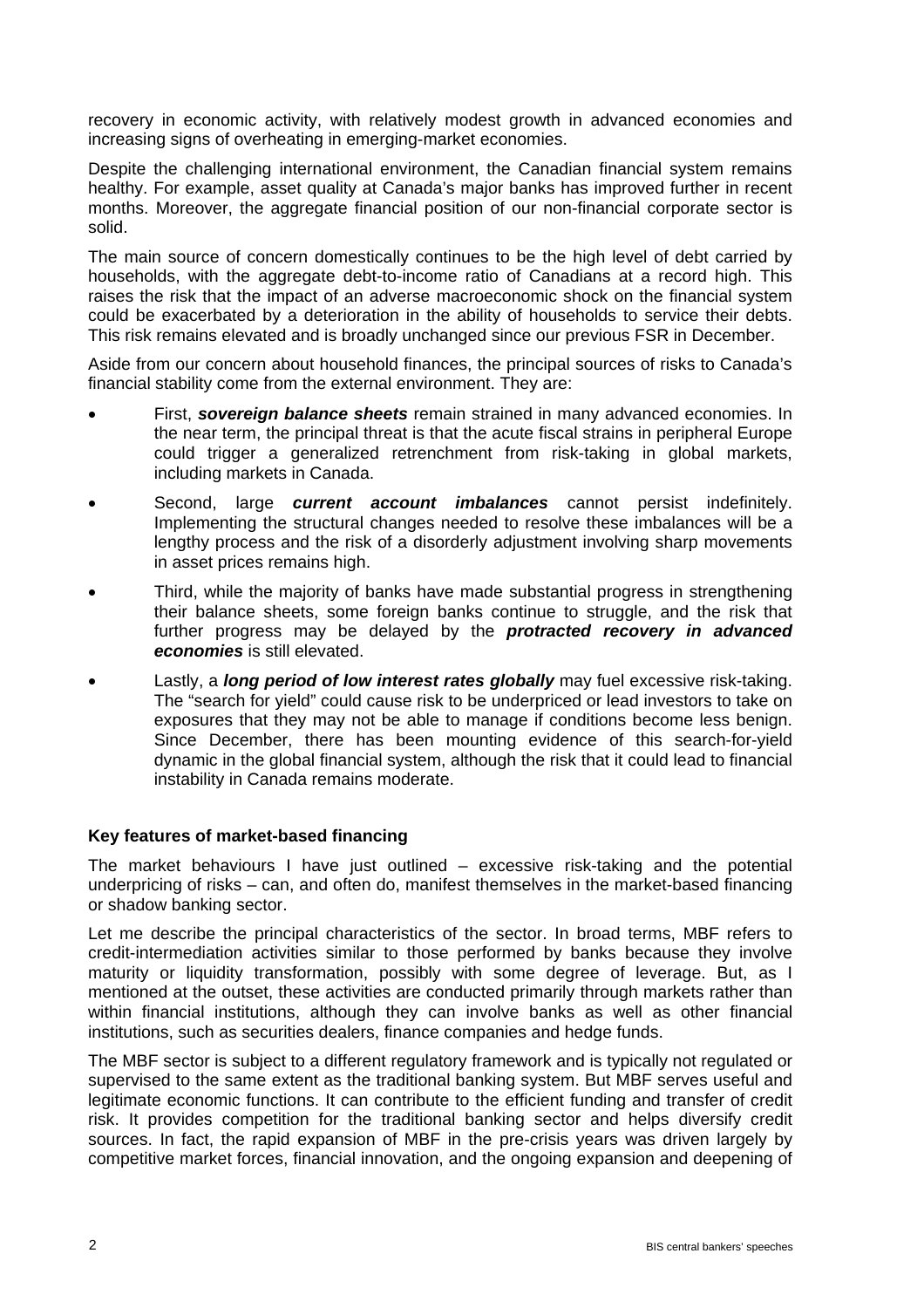financial markets. So, if the associated risks are properly managed, MBF can be beneficial to the economy.

In aggregate, the MBF sector is big. MBF activities are significant in several advanced economies, and are comparable in size to traditional lending activities performed by banks. If we estimate total activity by liabilities outstanding, since 1999 the MBF sector in Canada has been about the same size as the traditional banking sector. In comparison, in the United States, at their peak before the crisis, MBF liabilities were roughly twice as large as traditional bank liabilities. They are currently about 25 per cent larger.

Another key characteristic of the MBF sector is its diversity, both within and across countries. It involves a wide range of activities with different levels of benefits and risk. For example, we view government-guaranteed, mortgage-backed securities as part of the MBF sector because they transform illiquid assets into more liquid securities, in part through market channels. But these securities clearly lie at the less-risky end of the range. They do not embed leverage, and credit risk is eliminated by the government guarantees. By contrast, activities at the riskier end of the continuum would include highly complex, opaque and leveraged securities, such as some of the non-bank-sponsored, asset-backed commercial paper (ABCP) that existed in Canada prior to the crisis.

The size and composition of shadow banking also vary across jurisdictions, partly in response to the structure and regulation of the banking system. In Canada, at the end of 2010, the most prominent MBF activities were repurchase agreements (repos), which accounted for over half of total MBF liabilities. This was followed by mortgage-backed securities, at about one quarter of the total, and short-term debt instruments, at less than 10 per cent. In the United States, in comparison, government-sponsored enterprises, money market mutual funds and asset-backed securities represent the major components of the overall MBF sector.

Canada and the United States also differ in the role that regulated financial institutions play in MBF activities. In Canada, regulated financial institutions are dominant players. In addition, the widespread use of government, or government-guaranteed, securities as collateral to underpin these transactions (both repos and mortgage-backed securities) make the sector in Canada relatively less vulnerable.

#### **Key vulnerabilities in market-based financing**

Generally speaking, there are two main concerns with MBF activities: the opportunity for regulatory arbitrage and the possibility of systemic risk. The first one is straightforward: shadow banking activity can be used to circumvent and undermine banking regulations. This may become increasingly important given the new Basel III standards for bank capital and liquidity coming into force.

The second concern reflects a number of vulnerabilities inherent in MBF, perhaps the most important of which is exposure to panics. Entities that rely on MBF are exposed to liquidity crises that resemble a classic bank run. This is owing to their funding structure, with the important difference that MBF lenders are not protected by deposit insurance, and MBF borrowers typically do not have direct access to central bank liquidity. The 2007 crisis in the Canadian market for non-bank-sponsored ABCP was a prime example of how a liquidity crisis can unfold. Short-term instruments were used to fund illiquid, risky and long-term assets. Those instruments also embedded significant leverage. When signs of trouble emerged, investors shied away from ABCP. Maturing paper was not rolled over as investors became more aware of, and concerned with, the potential risks, especially the uncertainty surrounding the willingness and the capacity of the sponsors to provide a liquidity backstop.

A second vulnerability is counterparty credit risk arising from the interconnected nature of the MBF sector. MBF investors are exposed to credit risk, both from their direct counterparties but also, more generally, from their counterparties' counterparties, and so on. The network of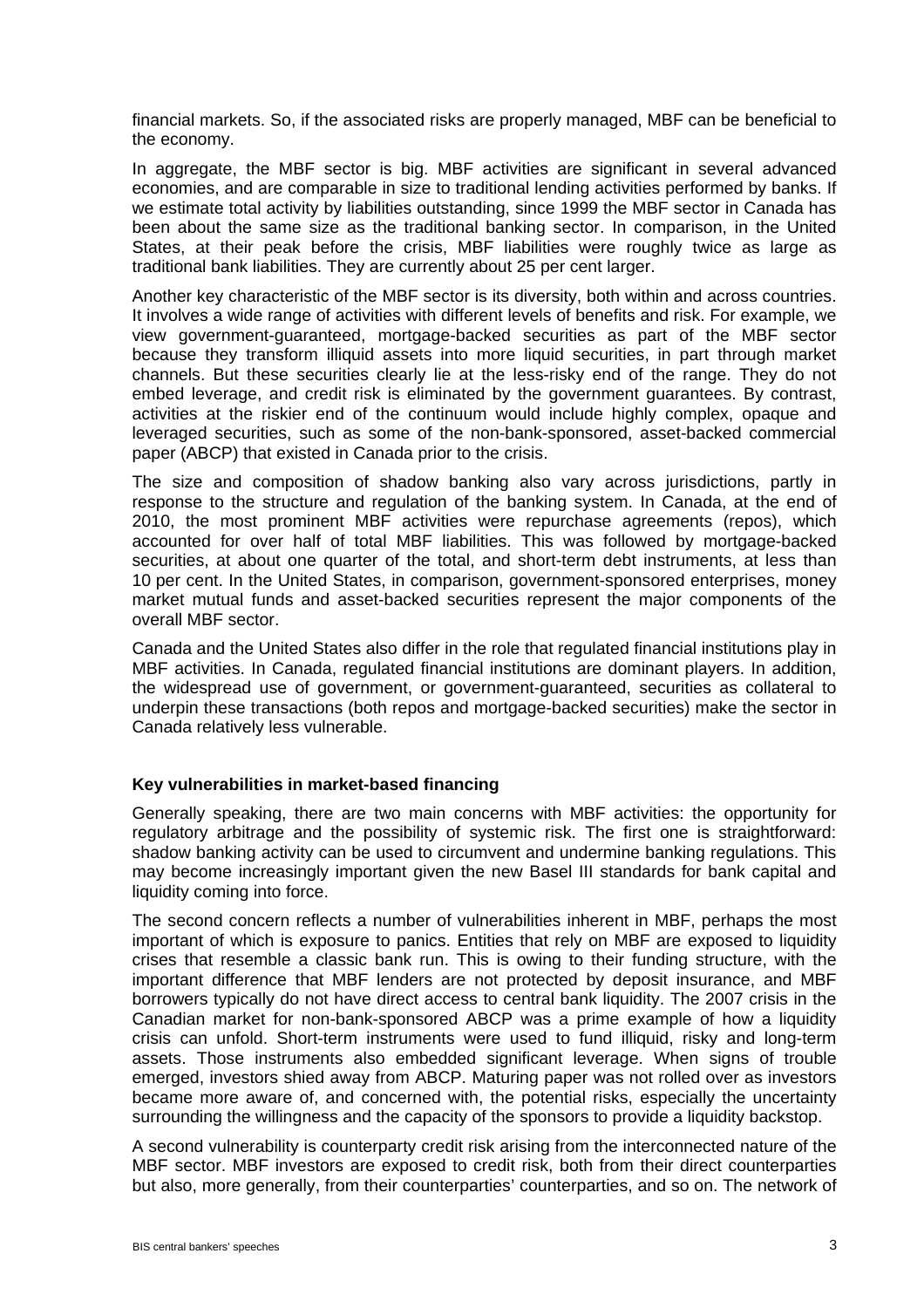obligations that arises from MBF activities thus requires an investor to be aware of the creditworthiness of its direct counterparty, including risks that could arise from how that counterparty is connected to the rest of the financial system. During a crisis, however, the difficulty of properly assessing one's exposure to this complex network and the resulting uncertainty may cause or amplify a financial panic as risk aversion increases.

A third vulnerability is related to the opacity of some of the securitized assets being used as collateral in secured borrowing. During the recent crisis, this type of collateral became more illiquid and difficult to evaluate. This opacity may also impede the transfer of credit risk.

Finally, there is a vulnerability associated with the build-up of leverage that can take place in MBF activities, which can be exacerbated by the lower level of regulation. The build-up of leverage embedded in very complex financial products, followed by forced deleveraging, played a crucial role during the crisis.

## **Reforming the shadow banking sector**

While we have a much better understanding of the MBF sector today than we did before the crisis, we still have much to learn.

The FSB has created a task force to study shadow banking.<sup>2</sup> It is currently assembling information and developing a methodology to systematically monitor the sector and to explore possible regulatory measures.

Broadly speaking, there are four types of responses that policy-makers can consider:

- First, indirectly regulating MBF activities by regulating the banks' involvement in them;
- Second, directly regulating entities that are active in MBF and that pose systemic risk concerns or create opportunities for regulatory arbitrage;
- Third, focusing on instruments and activities that potentially create risk in the financial system, rather than on entities; and,
- Fourth, enacting a range of macroprudential measures, such as those that would reduce procyclicality and strengthen market infrastructure.

Three points merit emphasis. First, it is important that the approach to reform strikes an effective balance between the benefits of market-based financing and the risks. Second, given the important differences in the structure of market-based financing across countries, it is important to balance the need to take account of these differences against the need for international consistency to address common risks and to avoid creating cross-border arbitrage opportunities. Third, the approach taken should put a premium on adaptability, since changes in regulation and innovation can lead to rapid expansion and mutation of these activities. This also implies that the MBF sector necessitates continuous monitoring to identify emerging vulnerabilities.

## **Strengthening market infrastructure**

A number of reforms are already under way both in Canada and globally to address shadow banking risks exposed by the crisis. Let me turn to one aspect I just alluded to, which is to strengthen market infrastructure. One of the key lessons of the crisis was the excessive vulnerability of the financial system to individual institutions, where weaknesses in one financial institution had cascading effects on others, ultimately posing risks to the entire

 $\overline{a}$ 

<sup>&</sup>lt;sup>2</sup> "Shadow Banking: Scoping the Issues," Financial Stability Board background note, 12 April 2011.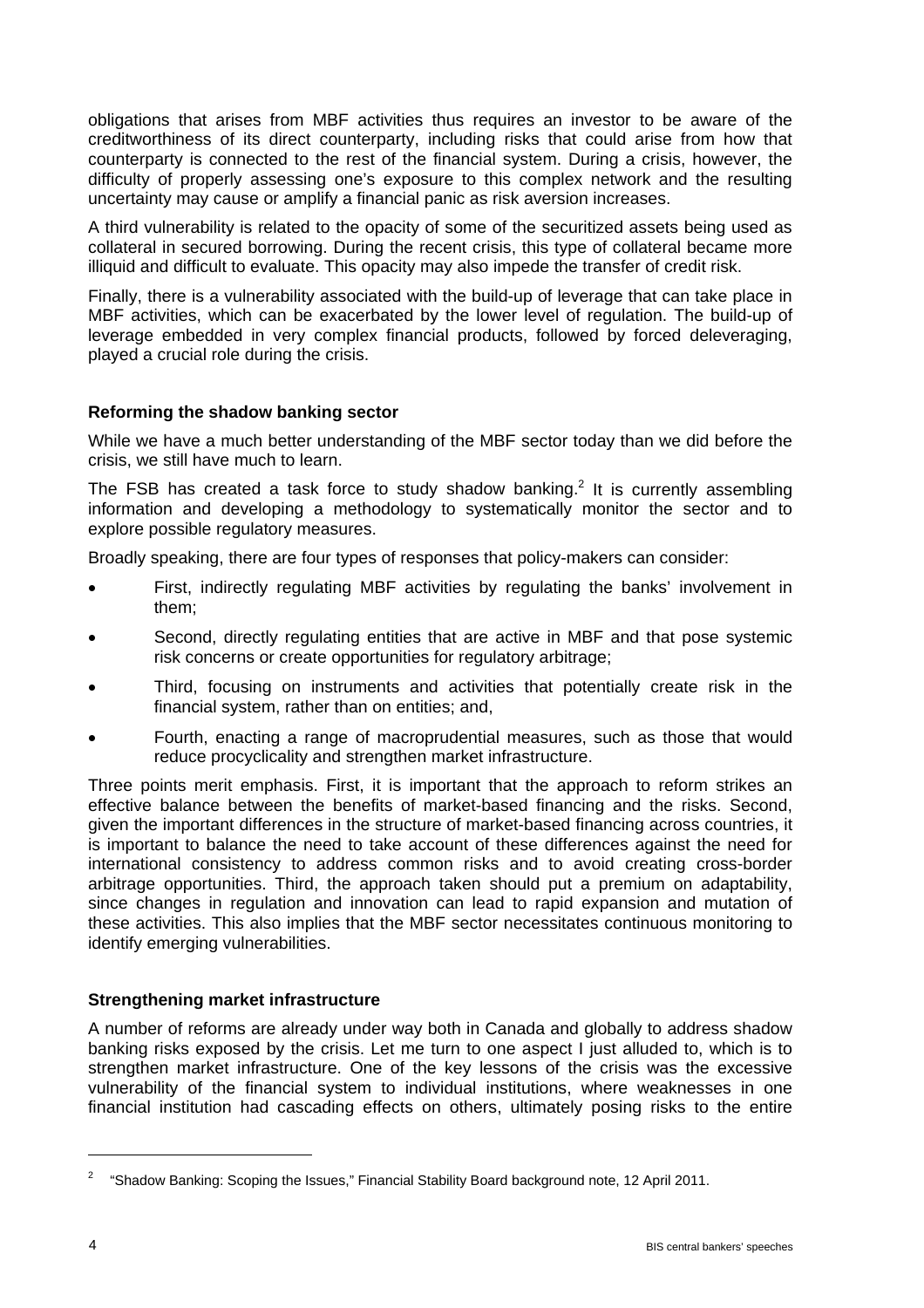financial system. For example, the near-collapse of Bear Stearns threatened the viability of the tri-party repo market. As a result, central banks took extraordinary measures to support core funding markets. Similarly, the failure of Lehman revealed the vulnerabilities and unforeseen exposures that had been propagated through the commercial paper markets and derivatives markets, among others. That is why the agenda for global financial reform is aimed at strengthening both individual financial institutions and financial market resilience.

And here, infrastructure plays a critical role. As I just noted, the Lehman crisis highlighted the systemic importance of the highly complex, multi-counterparty, cross-border derivatives markets. As a result, the G-20 decided that all standardized over-the-counter (OTC) derivatives should be cleared through central counterparties (CCPs) by the end of 2012. CCPs can act as firewalls against the propagation of shocks across market participants. But in order to reap these benefits, CCPs have to be carefully designed and subject to robust regulation and supervision.

The Bank of Canada is responsible for overseeing major clearing and settlement systems for the purpose of controlling systemic risk. $3$  Two key infrastructure initiatives that we are involved in address systemic risk by enhancing the resiliency of the system.

We are working with the industry to develop a domestic CCP for Canadian-dollar repos that will underpin the resiliency of that core funding market. Again, I want to remind you that repos are half of market-based financing in Canada. It is our expectation that this system will be designated for oversight when it begins operating, likely later this year.

And the Bank is working on how best to implement the G-20 commitment for OTC derivatives – a market in Canada of roughly \$9 trillion notional, of which \$6 trillion is interest-rate swaps. Its size and interconnectedness point to its systemic importance and the critical need for rigorous oversight. One way to build resiliency may be a domestic infrastructure for centrally clearing OTC Canadian-dollar denominated derivatives.<sup>4</sup>

As market infrastructure supporting the Canadian financial system evolves, the Bank will continue to exercise its oversight role. We must be able to fulfill our legislative responsibility for oversight of major clearing and settlement systems – not just at a moment in time, but over time. If all aspects of systemic clearing systems were within Canada – for example, the physical location, management, and risk controls – clearly it would be easier to fulfill that responsibility. If, on the other hand, those systems were managed in foreign jurisdictions, then the Bank would need to judge the extent to which it could rely on foreign authorities for principal oversight – a judgement that has not yet been required. And, if our ability to rely on foreign jurisdictional authorities were to diminish over time, we would also need to ensure that we would have the ability to remedy the situation. We at the Bank must be able to fulfill our obligations to Canadians to ensure sound management of the risks associated with these systemically important clearing and settlement systems.

## **Conclusion**

 $\overline{a}$ 

Let me conclude. Throughout the global financial crisis, Canada's financial system showed its strength and resilience. Nonetheless, an important lesson from the non-bank ABCP episode in particular and the global crisis more generally is that our financial system is not immune to vulnerabilities in market-based financing. The sector represents roughly half of

<sup>3</sup> The legislative authority is set out in the Payment Clearing and Settlement Act. Systems which are currently designated as having the potential to pose systemic risk are: CDSX, which is the system that clears and settles securities transactions; the Large Value Transfer System; and CLS Bank, a global system for the settlement of foreign exchange transactions.

<sup>4</sup> See J. Slive, C. Wilkins and J. Witmer, "Access to Central Clearing Services for Over-the-Counter Derivatives," Bank of Canada *Financial System Review* (June 2011):39–45.